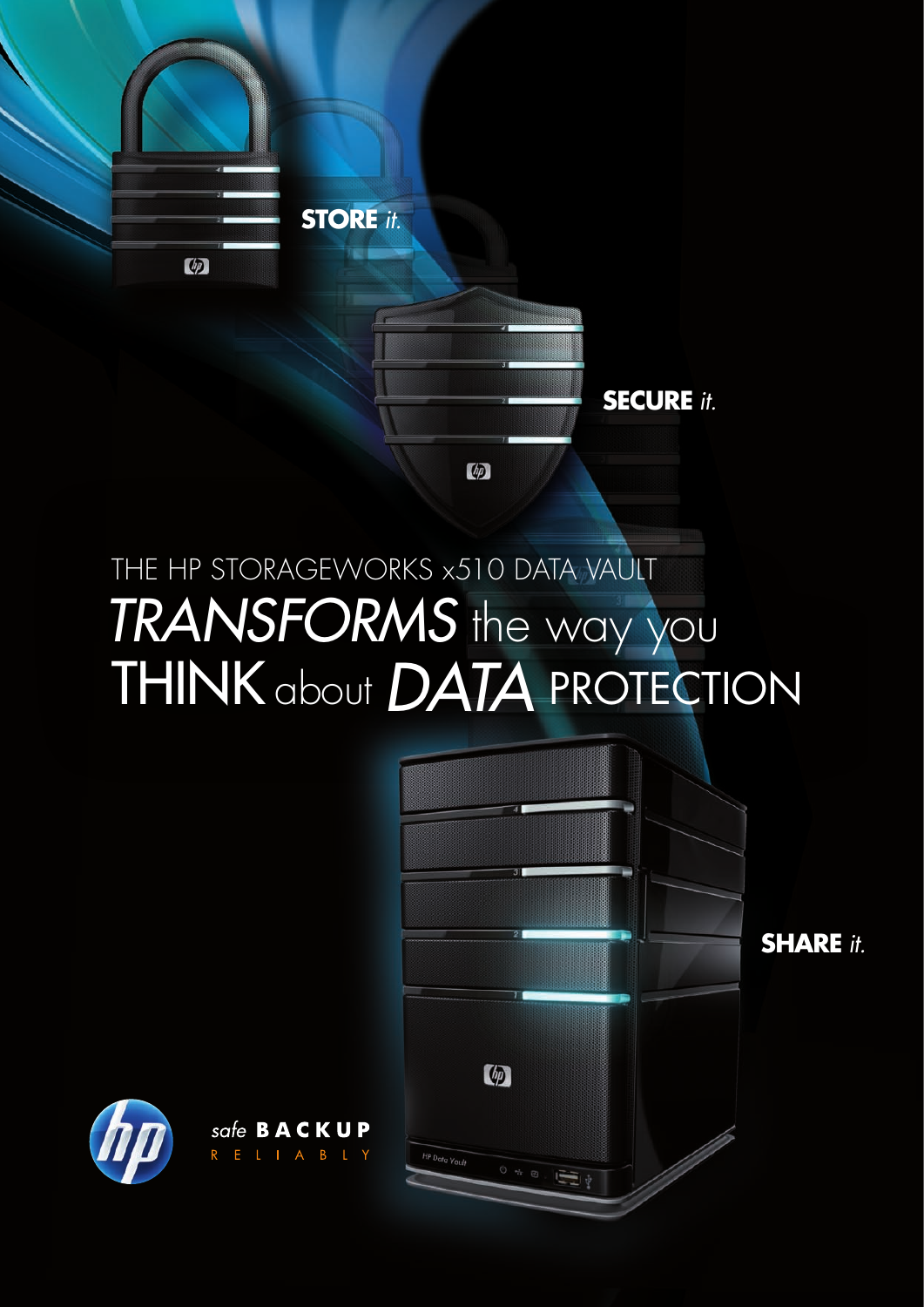### Hoping for the best?

If you're running an emerging business, chances are you've either created a 'make do' solution for your backup, or done nothing and hoped for the best. For you, removable tape or disk backup probbly makes no sense. Without a file server, every system in the office would need one. That's expensive. You have documents, images and other files all over the place that you can't share among the team. That just slows everything down. It's also not an ideal way of organising information, bearing in mind all the legislation about data privacy and security.

### But what choice do you have?

Your budget doesn't stretch to a dedicated server, let alone the expertise needed to run it. And although external USB hard drives could give you some, low cost protection, you'd need one for each PC or Mac, and run the risk of damage if you start moving drives around.

It's not a new idea. But it is the first time anyone has managed to make network attached storage (NAS) a simple reality for emerging and home-based business owners. The HP StorageWorks x510 Data Vault is an easy-to-use, cost effective NAS device that allows important files to be stored, secured and shared anywhere among a small team. It means that businesses like yours can start using the benefits of NAS to improve their effectiveness and productivity.

The good news is you're not alone. Lots of emerging businesses have been searching for the ideal solution to the important challenge of data protection. And now it's here: the HP StorageWorks x510 Data Vault.

If, like many emerging firms, you're sharing a broadband connection among a group of loosely

connected PCs or Macs (peer-to-peer networking), everyone can store, secure and share files through a single device.

It's powerful. It's simple. And you can afford it.

### What is a Data Vault?

• Acts as a Media Centre and iTunes server for the office to stream music, photos and files to screens display panels, other PCs or remote computers

• Permits easy expansion with industry standard

Because it's based the Microsoft Windows Home Server, working with the Data Vault is easy and familiar. You certainly don't need an IT specialist to take care of it. It's extremely simple to install and manage thanks to the Home Server's combination of powerful features in a user-friendly environment.

You can provide automated backup for up to 10 PCs and Macs, with the option to access files remotely via a secure domain from HP partner, TZO.com.

The Data Vault has two empty bays for adding more drives on the inside, plus 4 x USB and 1 x eSATA ports enabling extra capacity on the outside with external drives.

With three base models offering 1 TB, 2 TB or 3 TB of capacity, the x510 will easily expand as your data grows, protecting your business for years to come. No fiddling around with cables. No complicated set up procedures. And no more worries about your data.

### What can it do for you?

- Automatic backup and restore for up to 10 PC clients and Macs via wired or wireless connections.
- Allows you to access any files in the Data Vault from any location, with no monthly fees for remote access
- Makes it easier for your team to get their work done by providing shared access to files and folders
- Makes it easy to create user accounts with different levels of access and invite authorised visitors to view and edit files

• Gives you extra peace of mind with built-in anti-virus protection and optional online storage service from Amazon (via subscription)

- Some broadband ISPs block Port 80 which is required for easy remote acces
- The TZO service allows you to obtain easy remote access even if Port 80 is blocked.
- With the Microsoft domain name, if you don't already have a Microsoft Live account, you'll have to set that up.
- Plus, with the TZO custom domain name option, you can get your own domain name (such as, smithfamily.com).

• Adds more on the outside with four USB and

## one eSATA port

### Backup? You can forget it!



The HP Data Vault automatically backs up all your computers every day. Install the client software on any PC on your network and the HP Data Vault does the rest. Daily backups can be viewed as individual files. You can open any backup and restore a single or multiple files, or even a complete system.

### One drive does it all.

One HP Data Vault provides backup and data archiving for the whole office. The HP Data Vault plugs directly into the router on your network and works fast, sharing data at Gigabit Ethernet speeds among PCs and Macs.

### It's so easy to set up.

Choose any PC as a management system and load the installation CD. An installation wizard takes you through a very simple, step by step process and explains how to install the software that will allow all the other PCs and/or Macs to use the Data Vault.

### It's free and easy for everyone to share information.

You can access network files on the network through a HP Data Vault Shared Folders icon on your desktop or through the control panel if you manage the system. Everything you need comes in the box and you don't need to buy extra licences when you add another PC or Mac to your network.

## BIG Idea. SMALL Price.The HP StorageWorks x510 Data Vault

Automatic file backups can be set to run daily or scheduled; entire hard disk drive image can be copied and easily restored over the network using Windows Home Server.

protecting 10 PC clients or Apple Macs.

Provides remote access to files from any computer connected to the Internet—and access for authorized visitors to view and retrieve information.

1Remote access to the HP Data Vault and the applications can only be accessed through a 128-bit secure https session. Upon installation, a simple wizard guides you through three options for setting up a secure, personalized web address. The web address can be used for remote access to shared folders and computers and other multimedia features.



https://yourname.hphome.com) that is free for the first

- The three options are: Register for a web address from TZO.com (such as,
- mps.// yourname.nphome.com/ marris n
- Upgrade to your own custom domain name from
- cost-competitive fee.
- Register for a free Microsoft Live web address.



TZO.com (such as,, https://yourname.com) for a

TZO domain names provide additional value beyond the Microsoft Live option:





as well as four USB ports and one eSATA port for fast external hard drive connection.

- 
- 
- hard drive upgrades

Securely stream your files across the office - or across the Internet